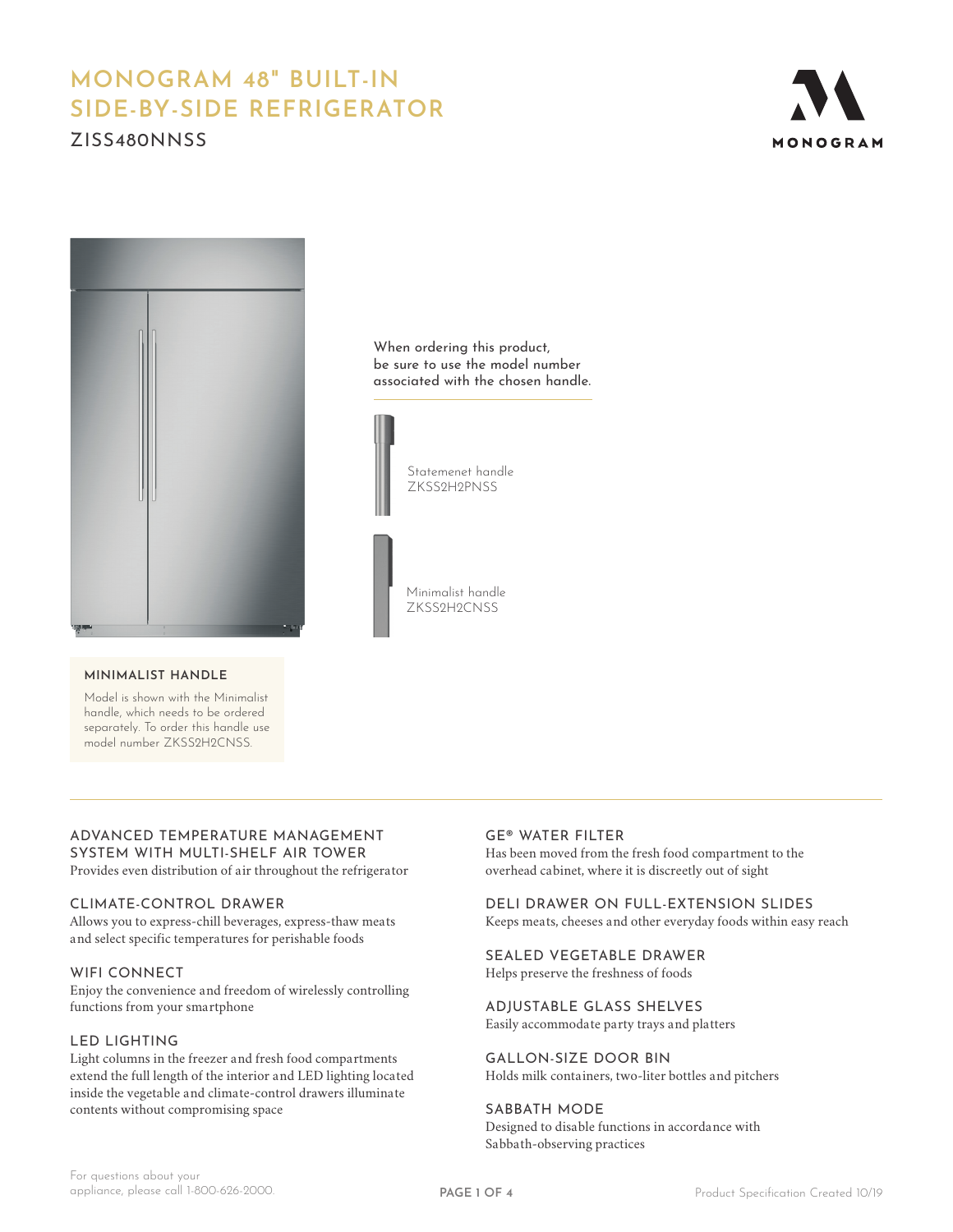



#### **SPECIFICATIONS**

| Overall Width         | 48" (121.92 cm)                                      |
|-----------------------|------------------------------------------------------|
| Overall Height        | 84" (213.36 cm)                                      |
| Overall Depth         | $25 \frac{3}{4}$ (65.41 cm)                          |
| Door Clearance        | 28 5/8" (72.7 cm)                                    |
| Cutout Width          | 47 1/2" (120.7 cm)                                   |
| Cutout Height         | 83 1/9" - 84 1/9"<br>$(212.1 - 214.6$ cm)            |
| Cutout Depth          | $24"$ (61 cm)                                        |
| Plumbing Requirements | $1/4"$ OD copper<br>tubing or GE<br>SmartConnect kit |
| Shipping Weight       | $775$ lb                                             |
|                       |                                                      |

### **ATTENTION ELECTRICIAN:**

A 115 volt 60Hz., 15 or 20 amp power supply is required. An individual properly grounded branch circuit or circuit breaker is recommended. Install a properly grounded 3-prong electrical receptacle recessed into the back wall.



**OVERALL DIMENSIONS**



\*\* These refrigerators are equipped with a 3-position door stop. The factory-set 115° door<br>swing can be adjusted to 90° if clearances to adjacent cabinets or walls is restricted. Allow<br>full 130° door swings for pan removal

\*\*These refrigerators are equipped with a 3-position door stop. The factory-set 115° door swing can be adjusted to 90° if clearances to adjacent cabinets or walls is restricted. Allow full 130° door swings for pan removal. If the 90° door stop position is used, pan access is maintained, but pan removal is restricted.

Dimensions in parentheses are in centimeters unless otherwise noted. Actual product dimensions may vary due to manufacturing tolerances.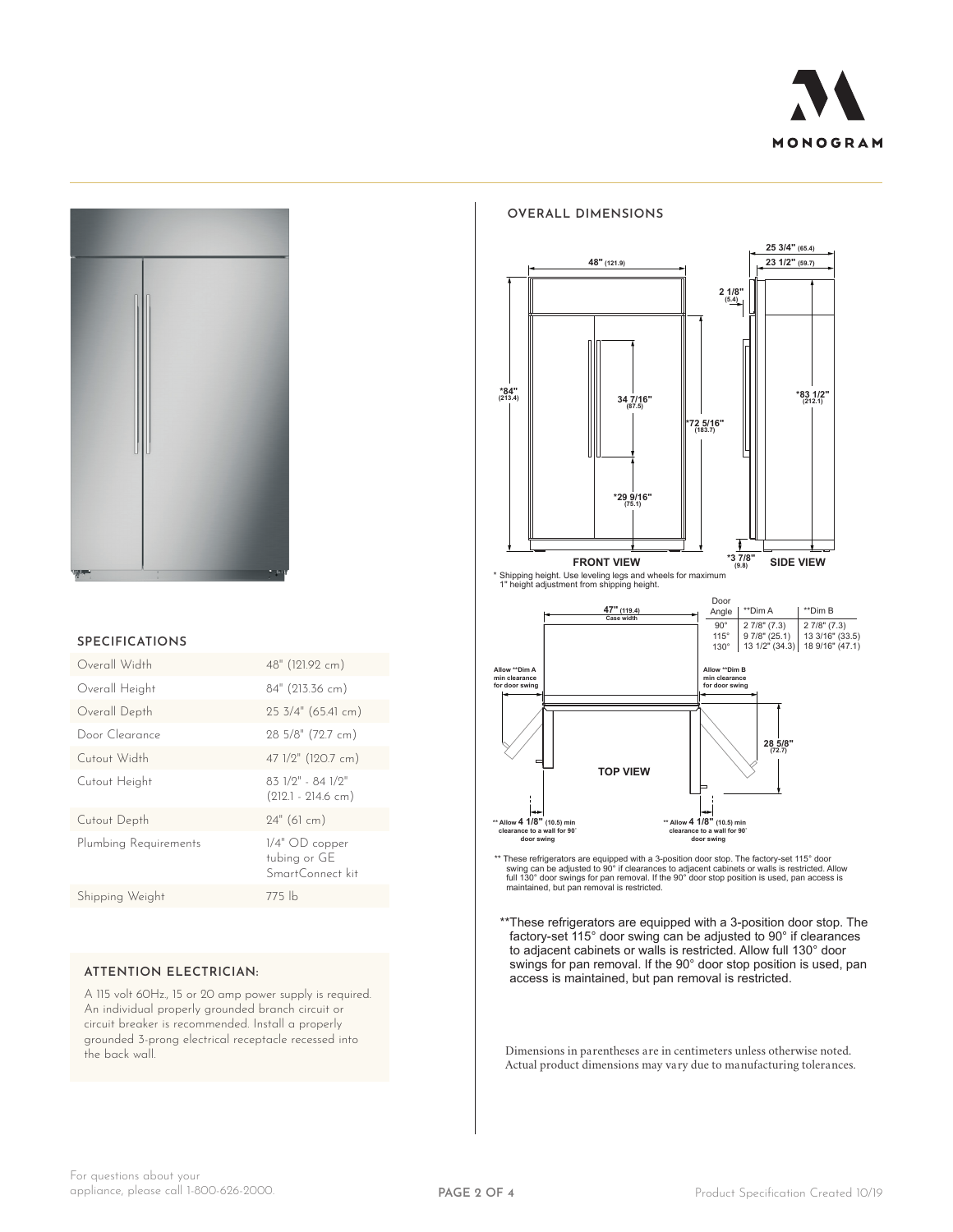

#### **2 1/4" (5.7) 4 3/8" (11.1) 7/16" (1.1) Trim overlap \*83 1/2" min \*84 1/2" max (212.1-214.6) \*Trim will overlap additional 7/16" 8** 1/2"<br>(8.9) **From floor to bottom of electrical area FRONT VIEW SIDE VIEW W 24" (61.0)**  $1/4"$ **4 3/8" (11.1) 7/16" (1.1) Trim overlap 3 1/2" (8.9) E WATER 47 1/2" (120.7) 20" (50.8) \*83 1/2" min \*84 1/2" max (212.1-214.6) \*Trim will overlap additional 7/16" 3 1/2" (8.9) 75" (190.5 ) From floor to bottom of electrical area 6" (15.2)**  $\frac{5}{6}$ <br>(12.7) **5" (12.7) 5" (12.7)** A B **STANDARD INSTALLATION**

The refrigerator will project forward, slightly beyond adjacent cabinetry.

#### **FRONT VIEW SIDE VIEW SOFFIT ANTI-TIP BRACKET**



## **HELPFUL TIPS**

 $\Box$  Mounting the junction box in this location will also allow for front accessibility through access panel.

B Water supply area.

# **WARNING:**

The refrigerator is top heavy and must be secured to prevent the possibility of tipping forward. Failure to do so may result in death or serious injury.

The information below is for cabinet design only. When installing the anti-tip system you must use the product installation instructions.

Determine your installation construction and required anti-tip configuration.

#### C Installed Under Soffit

After installing unit into installation opening, raise grille panel and screw metal case sides to adjacent cabinet. When installed under a soffit, the soffit cannot exceed 24" deep. The top case trim overlaps the bottom of the soffit.

- D Wooden Wall Studs and No Soffit • Cut a 2" x 4" block and secure to brackets provided.
	- Secure brackets to back wall of opening at 84" or your installation height from the floor.
- E Metal Wall Studs and No Soffit This method requires securely fastened cabinets on both sides and a 3/4" minimum wood brace above unit, with it's front surface 24" from back wall.
	- After installing unit into opening, raise grille panel and attach metal case top trim to 3/4" minimum wood brace.
	- The brace spanning the enclosure must be securely fastened to cabinets on both sides.

See Installation Instructions for detailed instructions.